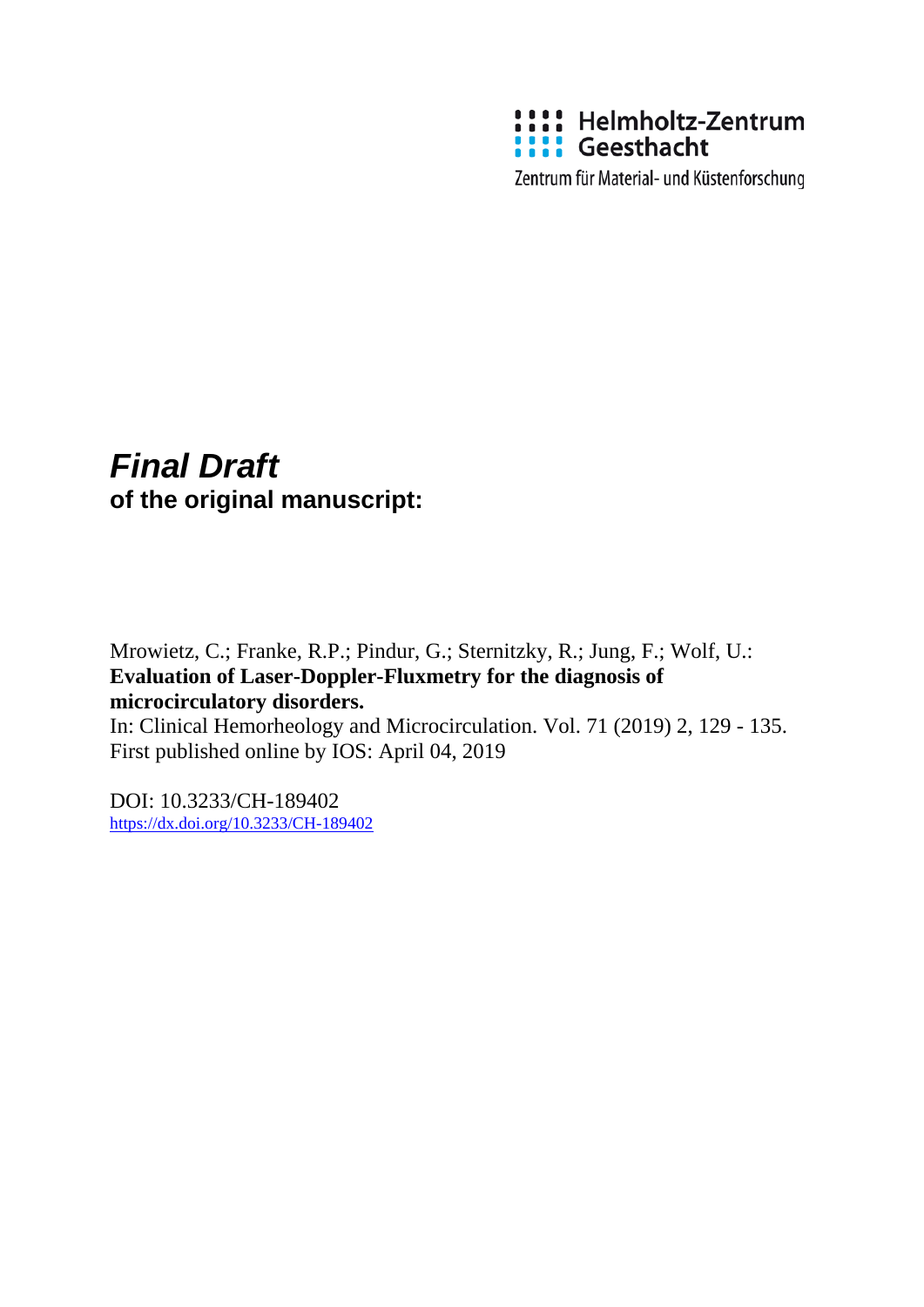#### **Evaluation of Laser-Doppler-Fluxmetry for the diagnosis of microcirculatory disorders**

C. Mrowietz<sup>1</sup>, R.P. Franke<sup>2</sup>, G. Pindur<sup>1</sup>, R. Sternitzky<sup>3</sup>, F. Jung<sup>4</sup>, U. Wolf<sup>5</sup>

- 1: Institute for Clinical Hemostasiology and Transfusion Medicine, University Saarland, Homburg/Saar, Germany
- 2: Central Institute for Biomedical Engineering, University of Ulm, Germany
- 3: Praxisklinik Herz und Gefäße, Dresden, Germany
- 4: Institute of Biomaterial Science and Berlin-Brandenburg Center for Regenerative Therapies, Helmholtz-Zentrum Geesthacht, Kantstr. 55, 14513 Teltow, Germany
- 5: University of Applied Sciences Fulda, Germany

Corresponding author: udo.wolf@pg.hs-fulda.de

Key words: laser-Doppler fluxmetry, cutaneous microcirculation, atherosclerosis

#### **Abstract**

**Background**: The laser Doppler fluxmetry (LDF) is a non-invasive method to assess skin blood perfusion, measuring the flow of blood cells inside a tissue volume without harming the tissue. In the diagnosis of skin circulation disorders, the results of the LDF measurement are generally used in such a way that "normal" (or non-ill) or "pathological" values are achieved by comparison with a reference sample, for example of apparently healthy subjects.

**Material and Methods**: In this study, the values of LDF for the diagnosis of microcirculatory disorders in patients with coronary artery disease (n=20) or in patients with microcirculatory disorders, already diagnosed by capillary microscopy (n=46), were examined.

**Results**: The mean values of LD amplitudes in the four frequency windows for patients with coronary artery disease were in the reference range. However, some of the patients showed reduced LD values: in eleven of the twenty patients, one or more mean LD amplitudes were below the reference range. Four of the eleven patients had pathologically decreased capillary erythrocyte velocities of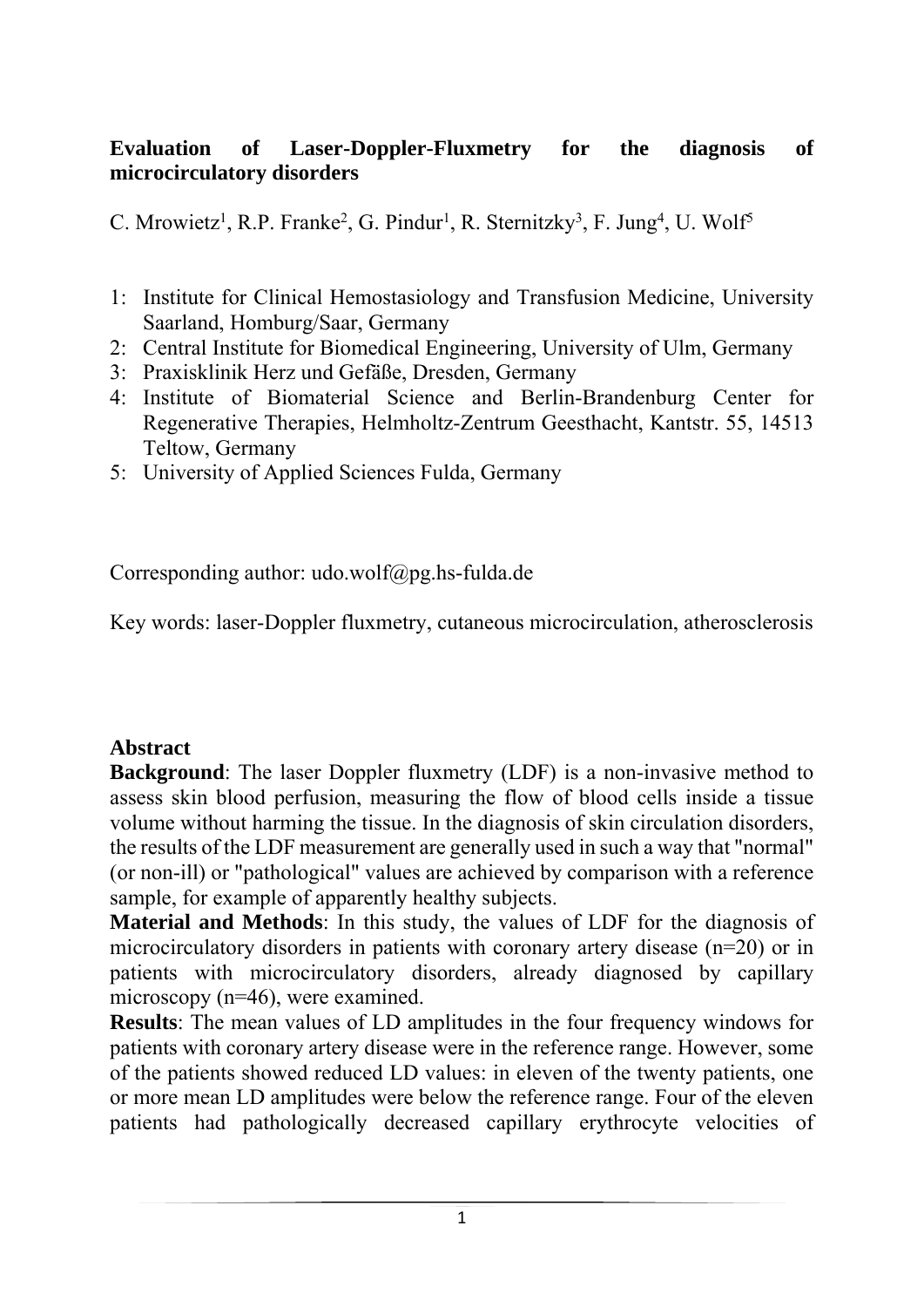**v**<sub>ery</sub>=0.09-0.21 [mm/s], while the other seven patients had normal blood circulation at rest.

For all patients with a proven cutaneous microcirculatory disorder, the mean LD amplitude in at least one of the frequency windows FF2 to FF4 was pathologically reduced.

**Conclusion**: The Laser-Doppler fluxmetry method used in the study allows the reliable diagnosis of cutaneous microcirculatory disorders.

# **1. Introduction**

Laser Doppler measurements are frequently used in research and clinical routine. The laser Doppler fluxmetry (LDF) is a noninvasive method of skin blood perfusion (blood flow, volume, and velocity) measuring the flow of blood cells inside a tissue volume without harming the tissue [1]. Blood cells moving within the tissue volume illuminated by the laser beam will cause a frequency shift of the reflected laser light useful for measuring the cutaneous blood flow in humans [2, 3] or animals [4, 5]. This approach was first used in the 1980s [6, 7, 8] and has since been applied for many tissues.

However, the diagnostic reliability or effectiveness of the LDF has not yet been sufficiently tested. It is indispensable in the context of medical diagnostics, but also for monitoring progress and therapy [9]. In the diagnostic process, the results of the LDF measurements are generally used in such a way that by comparison with a reference collective of apparently healthy subjects (for definition see e.g. [10, 11]), a decision is made which values are "normal" (or non-ill) and which are "pathological".

Therefore, a clear interpretation of LDF values of individual patients requires the knowledge of the reference range. Reference ranges are statistically determined from test results of healthy persons. The reference range is made up of 95% of all values measured in healthy individuals. The highest and lowest 2.5 percent are excluded. The additional measurements of patient collectives then allow the assessment of the diagnostic effectiveness of the measurement method.

In this study, the values of the LDF for the diagnosis of microcirculatory disorders in patients with coronary artery disease or in patients with microcirculatory disorders, already diagnosed by capillary microscopy, were examined.

# **2. Material and Methods**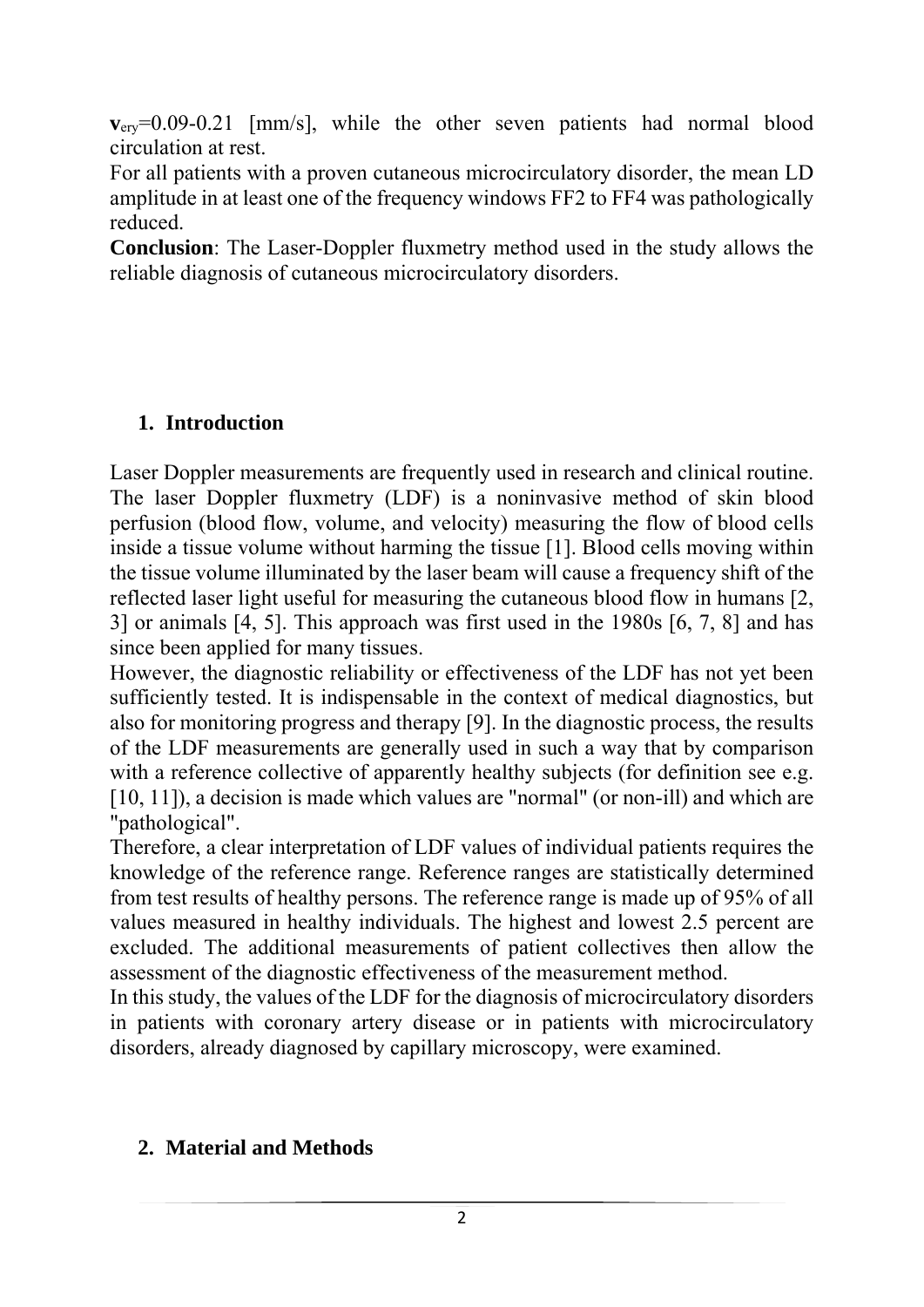Three clinical studies were performed: 62 apparently healthy subjects, 20 patients with coronary artery disease diagnosed by coronary angiography and 46 patients with cutaneous microangiopathy suffering from arterial occlusive disease, diabetes mellitus, hypertension or lipid metabolism disorders diagnosed by periungual video-capillary microscopy were included.

#### *LD System*

The LDF-DOP-system (Laser Medicine Center Berlin) used is based on an IBMcompatible computer equipped with two additional expansion boards and further provided with two LD gauge heads [12]. Each gauge head contains a focused Laser-Diode with a wave length 670mm and an emission power of 5 mW. The reflected light was received by two photodiodes, electronically pre-amplified in the gauge head and conducted via cable to the control- and converter board. The software-controlled gauge heads, the tunable amplification and the real-time frequency analysis (FFT) of the signals with tunable filters enabled the immediate display and evaluation of the signals. All measurements were performed at room temperature without additional heating of the gauge head.

In a previous study, it could be shown that the LD-amplitudes were in good agreement with erythrocyte velocities in small channels *in vitro* (CV = 0.9) [13].

#### *Capillary Video-Microscopy*

The microscopic examinations were performed under standardized conditions, for details see previous publication [14]. Erythrocytes in nailfold capillaries were visualized with a stereomicroscope (Zeiss AG, Germany), which was connected to a video system. Due to the absorption of green light by hemoglobin, epiilluminating light with a wavelength of 480 nm allowed erythrocyte detection. Socalled plasma gaps are formed at sites without erythrocytes, and can be observed clearly. The mean capillary erythrocyte velocity **v**ery was quantified by frame-toframe analysis of the video pictures following the motion of plasma gaps using an image analysis system 'Cap-Image' (Zeintl Engineering Office, Heidelberg, Germany [15]). Details of the assessment and error analysis are described elsewhere [16].

The reference range of the mean erythrocyte velocity **v**ery in the arteriolar leg of cutaneous capillaries under standardized resting conditions ranges between 0.38 mm/s and 0.94 with a mean value of  $0.66\pm0.28$  mm/s [17]. The reference range of the duration of the post-ischemic hyperemia (after 3 minutes of stasis) in cutaneous capillaries is 76-340 s with a mean value of  $208\pm66$  s [17].

*Statistical Analysis*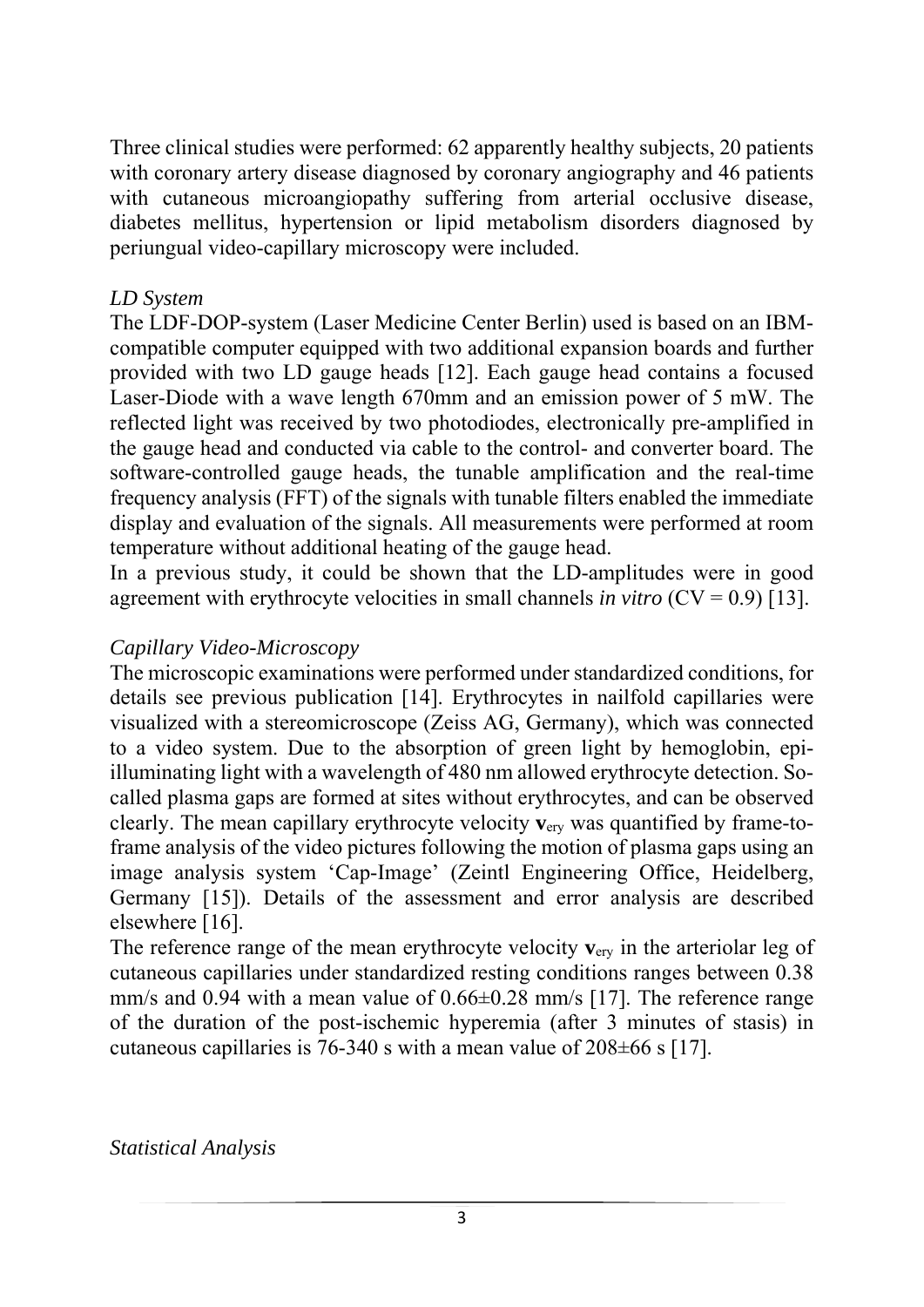The performance of a method as a diagnostic criterion can be described by its sensitivity and specificity [9]. The specificity (also called the true negative rate) of a measurement procedure is defined as the rate with which the procedure detects non-cases (true-negative, TN) divided through the total number of real negative cases in the data (N):

Specificity  $[\%] = (TN / N) * 100$ 

The sensitivity (also called the true positive rate) of a measurement method indicates the rate of true positive results (TP) divided by the number of real positive cases in the data (P) which is the sum of true-positive plus false negative test results:

Sensitivity  $[\%] = TP / P$ 

# **3. Results**

# *Patients with coronary artery disease*

20 patients with angiographically proven coronary artery disease were examined. The mean capillary erythrocyte velocity  $v_{\text{cry}}$  in nail fold capillaries was 0.54  $\pm$ 0.29 mm/s on average and was therefore not different from an age-matched control group of apparently healthy subjects. The individual values were Gaussian distributed (Kolmogoroff-Smirnow test;  $p > 0.05$ ). However, the coefficient of variation of 45% was significantly higher than in healthy individuals.

Figure 1 shows the corresponding LD amplitudes (mean  $\pm$  2 sd) and the respective coefficients of variation VC for FF1 to FF4. The individual values of the LD amplitudes were Gaussian distributed in all frequency windows ( $p > 0.05$ ).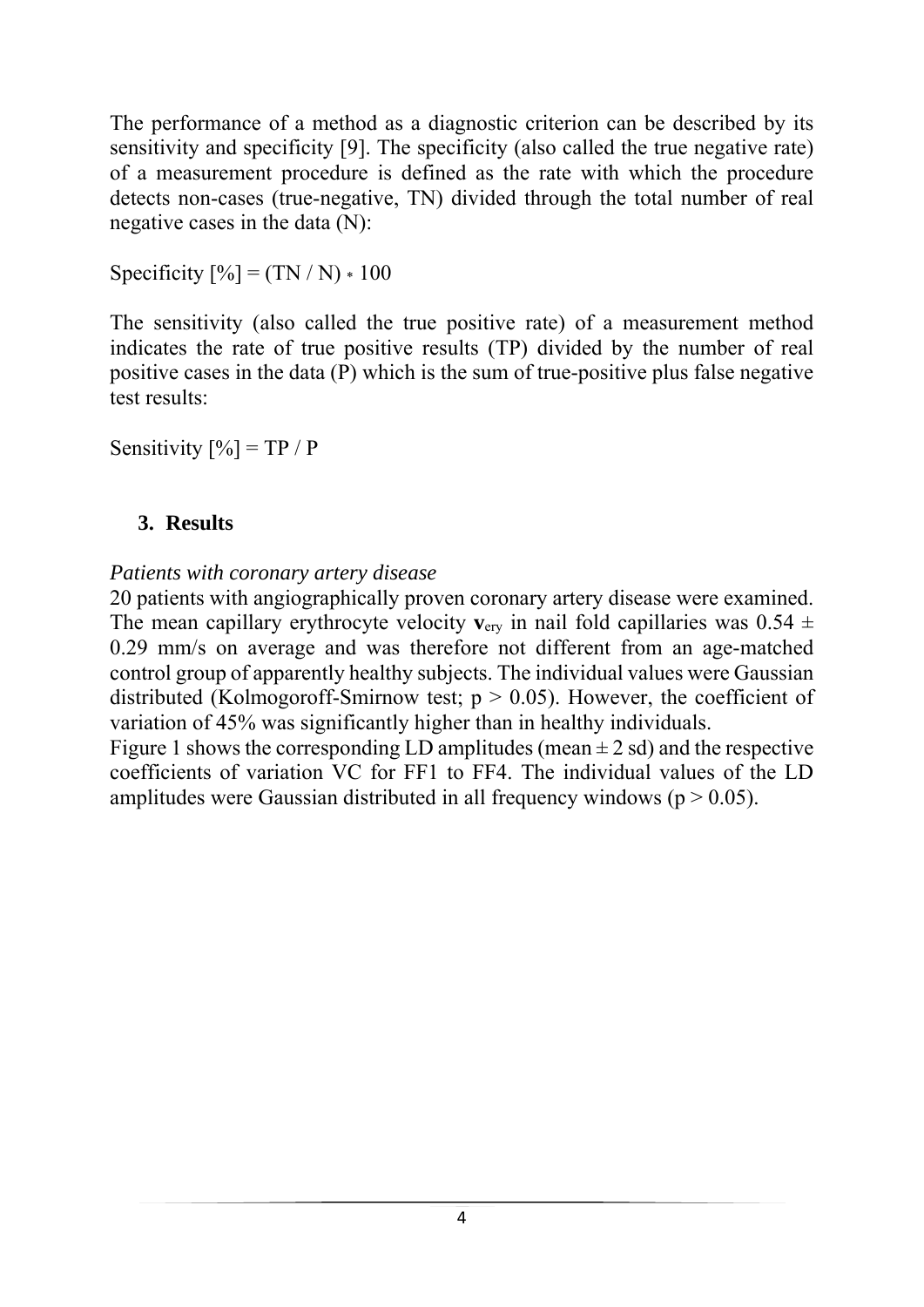

**Figure 1**: LD amplitudes (mean  $\pm$  2 sd) and coefficient of variation (VC) in patients with coronary artery disease in the four frequency windows

Mean values of LD amplitudes for patients with coronary artery disease were also within the reference ranges. However, some of the patients had lower values: 11 of the 20 patients had one or more mean LD amplitudes outside the reference range, see Table 1. Four of the 11 patients had a pathologically lowered erythrocyte velocity between 0.09 and 0.21 mm/s. (Values below the reference range and thus smaller than 0.38 mm/s were considered pathological.) The other seven patients had normal capillary erythrocyte velocities at rest.

In three of the patients with normal erythrocyte velocity, the LD amplitude in FF3 was increased.

**Table 1**: Mean LD amplitudes and **v**ery in patients with coronary artery disease (-  $/\downarrow/\uparrow$  = within/below/above the reference range).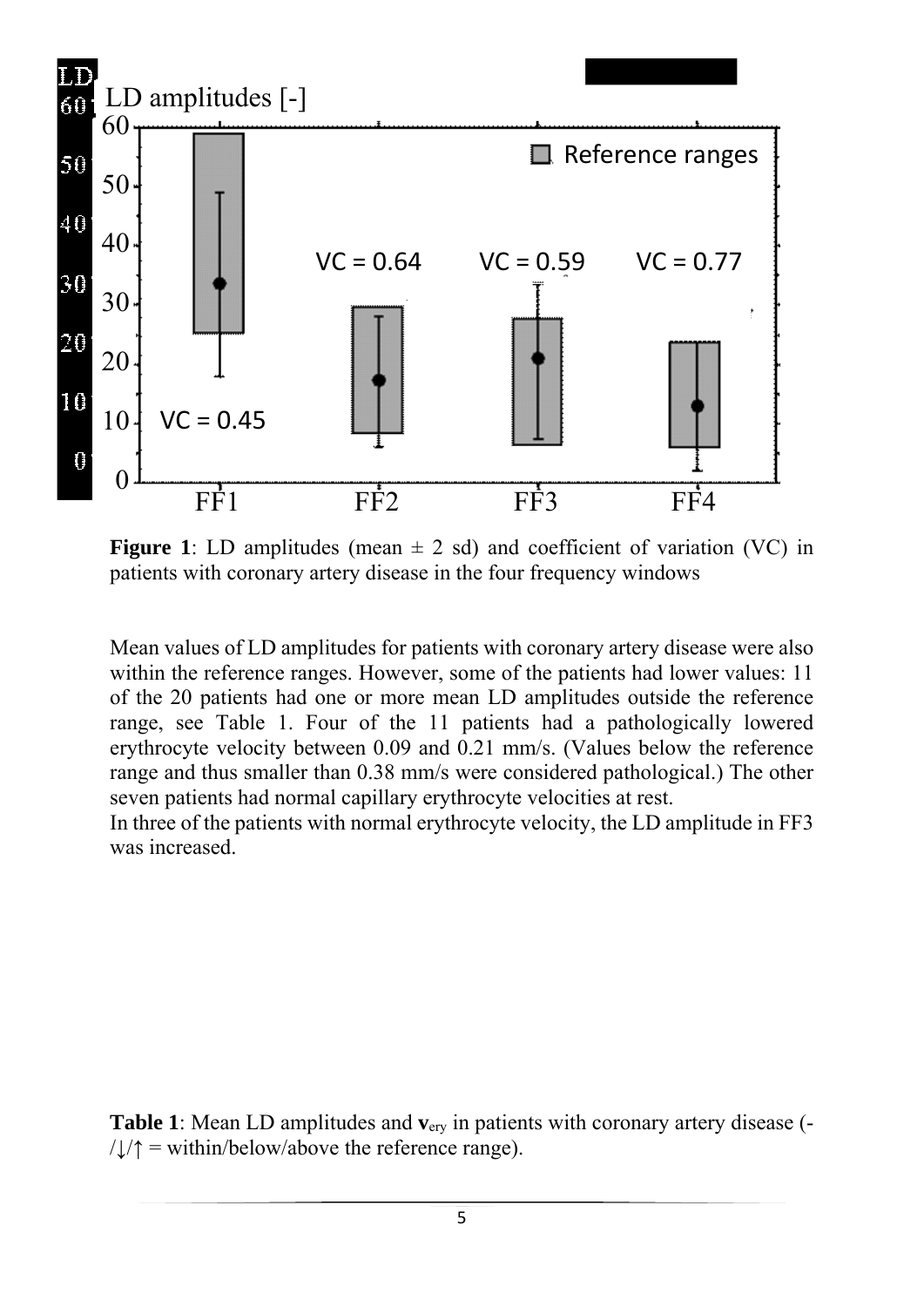| Patient         |                          | $\overline{ }$ | Ć | 4 |   | $\mathfrak b$            |   | 8 | 9 |   |   | $\overline{2}$           | 13 | $\overline{4}$ | 15                       | 6 | 17 | 18 | 19 | $20\vert\Sigma$ |   |
|-----------------|--------------------------|----------------|---|---|---|--------------------------|---|---|---|---|---|--------------------------|----|----------------|--------------------------|---|----|----|----|-----------------|---|
| <b>Very</b>     | $\overline{\phantom{0}}$ | ◡              | _ |   |   |                          | ◡ | _ |   |   | - |                          |    | ╰              | $\overline{\phantom{0}}$ | – | ╰  | _  |    |                 |   |
| FF1             | $\overline{\phantom{0}}$ | ◡              |   |   | ◡ | $\overline{\phantom{0}}$ | ╰ |   |   |   | ↘ | $\overline{\phantom{0}}$ | -  | ╰              | —                        | – | V  |    | ╰  | _               |   |
| FF <sub>2</sub> | $\overline{\phantom{0}}$ | ◡              | _ | ◡ |   | $\overline{\phantom{0}}$ | ╰ | _ |   |   | ◡ | -                        | ╰  | ╰              | -                        |   | ╰  |    |    |                 |   |
| FF3             |                          |                | ∧ | - |   |                          |   | ᄉ |   |   |   |                          |    |                |                          |   |    |    |    | ∧               | 3 |
| FF4             | –                        |                |   |   |   |                          | ◡ |   |   | ◡ |   |                          |    |                |                          | ╰ |    |    |    |                 | 3 |

Table 2 shows the diagnostic quality criteria for the detection of a cutaneous microcirculatory disorder in patients with coronary artery disease for the four frequency windows of LD amplitudes.

Table 2: Sensitivity, specificity and positive and negative predictive values for the LD-values in the four frequency windows for patients with peripheral arterial occlusive disease

| $\frac{1}{2}$             | FF1   | FF <sub>2</sub> | FF3  | FF4  |
|---------------------------|-------|-----------------|------|------|
|                           |       |                 |      |      |
| Sensitivity               | 100.0 | 100.0           | 0.0  | 25.0 |
| Specificity               | 75.0  | 81.3            | 81.3 | 87.5 |
| Positive predictive value | 50.0  | 57.1            | 0.0  | 33.3 |
| Negative predictive value | 100.0 | 100.0           | 76.5 | 82.4 |

#### *Patients with cutaneous microcirculatory disorders*

In 46 of 71 patients with arterial occlusive disease a cutaneous microcirculatory disorder was detected (**v**ery less than 0.38 mm/s or duration of reactive hyperemia less than 76 s). In this patient group, the mean value of  $v_{\text{erv}} = 0.12 \pm 0.06$  mm/s was significantly below the reference range. The erythrocyte velocities in these patients differed significantly from those of apparently healthy subjects ( $p = 0.03$ ). The VC of **v**ery was 0.47 and was thus significantly higher than in the reference sample of healthy subjects of the same age. Figure 2 shows the corresponding LD amplitudes (mean  $\pm 2$  sd) and the VC for FF1 to FF4. The individual values of the LD amplitudes were Gaussian distributed in all frequency windows ( $p > 0.05$ ).

**Figure 2**: LD amplitudes (mean  $\pm$  2 sd) and coefficients of variation (VC) in patients with cutaneous microcirculatory disorder (n=46)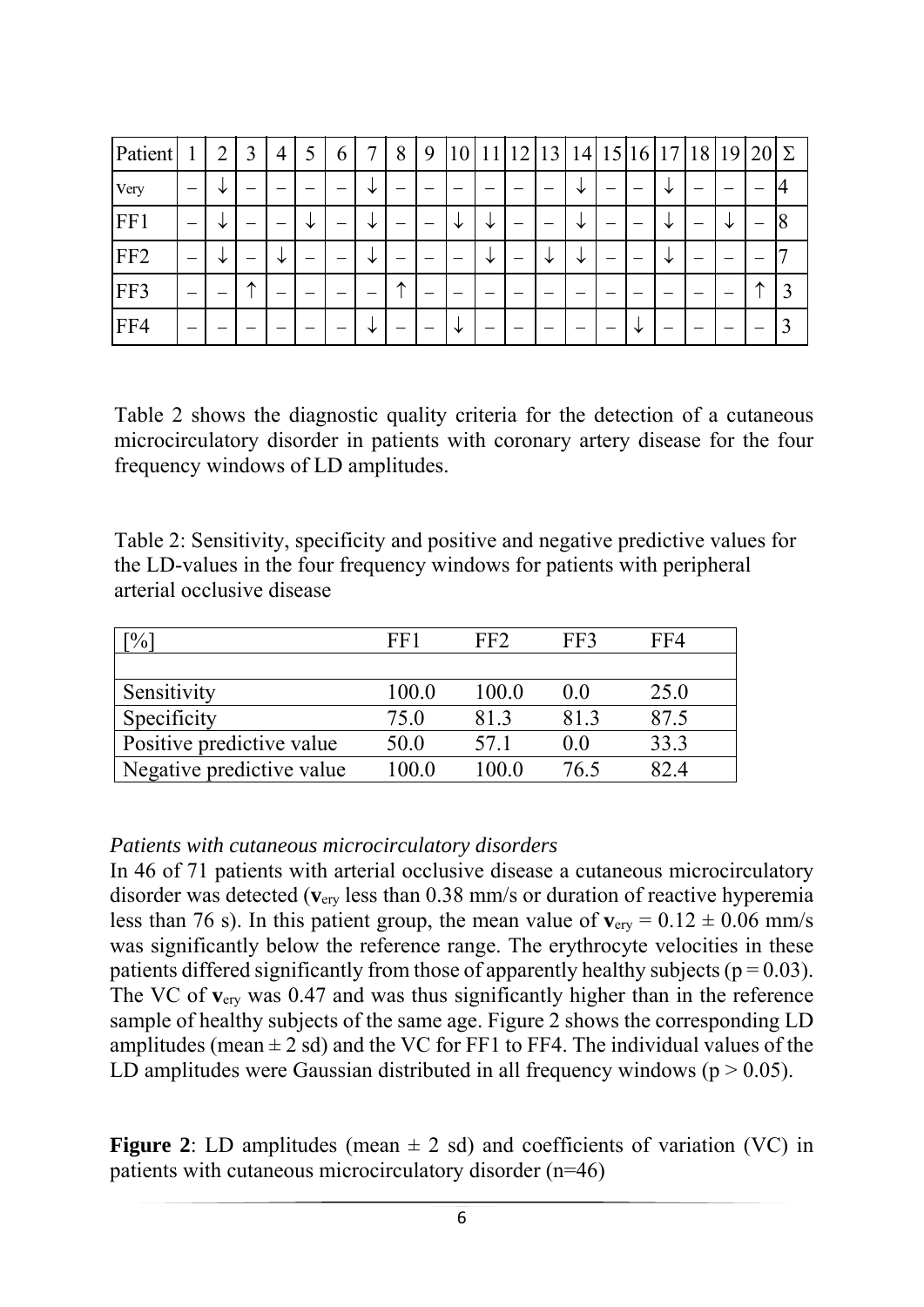

The mean LD amplitudes of patients with microcirculation disorders were still within the reference range in all frequency windows - but at the lowest edge in FF2 to FF4. For all patients included here, the mean LD amplitude in at least one of the frequency windows FF2 to FF4 was pathologically reduced (see Table 3). In 23 patients (50 %) the LD amplitude in two of the three frequency windows was pathologically reduced. In four cases (9 %) the LD amplitude in FF2, FF3 and FF4 was pathologically reduced. The fact that in this group of patients the LD signal in FF1 was in the reference range in over 80% of cases and the amplitude in FF2, FF3 or FF4 was simultaneously reduced indicates a disproportionately high number of slowly flowing blood cells. At the same time, the proportion of fast-flowing cells was significantly lower than in healthy people or patients with coronary heart disease.

**Table 3**: Mean LD amplitudes and **v**ery in patients with microcirculatory disorder  $(-/\sqrt{2})$  within / below / above the reference range).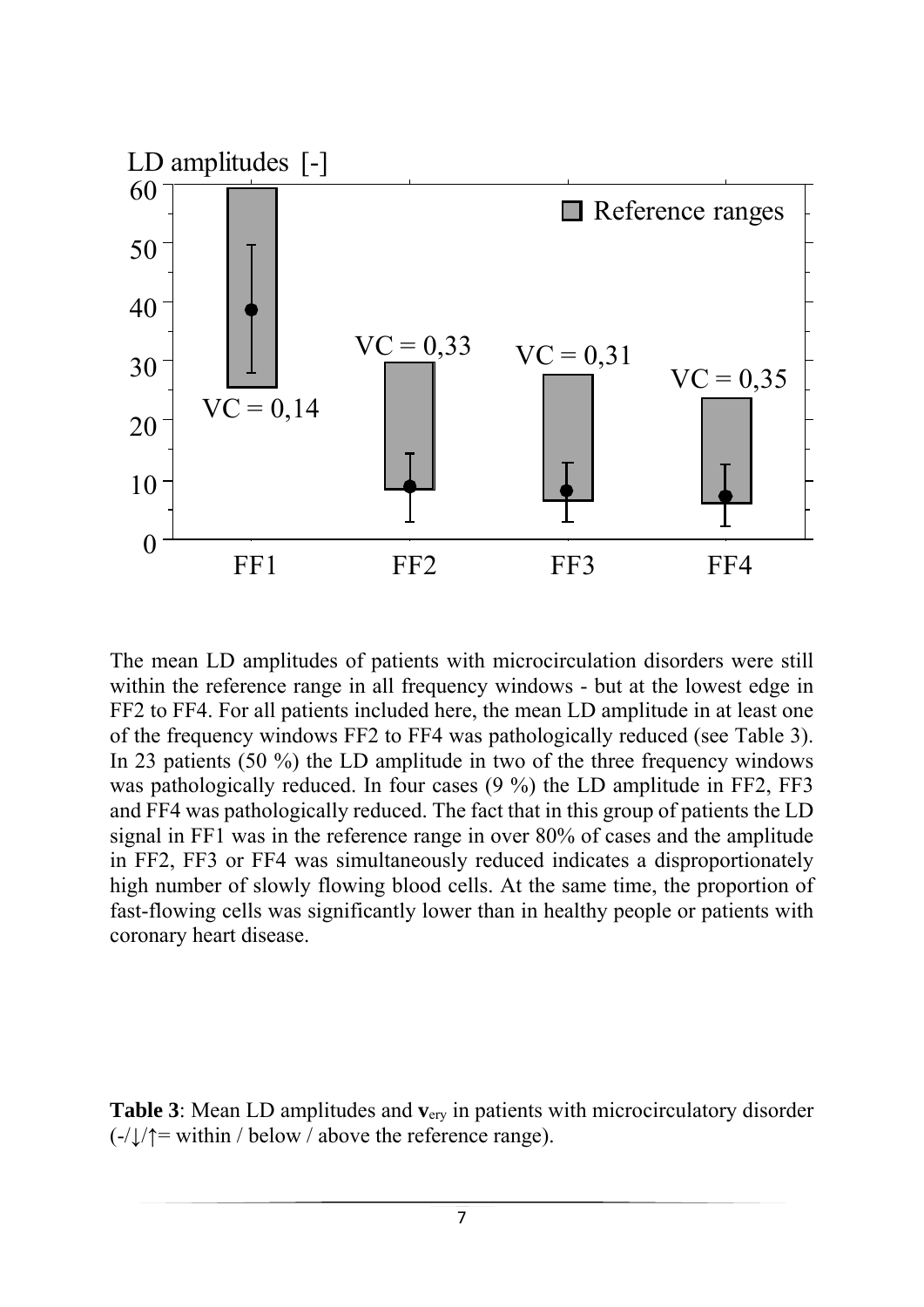| Pat.            |  |  |  |  |  |  |     |        |        |        |    |                          |                          |  |         |  |  |        |  |  |  |  |  |  |  |  |
|-----------------|--|--|--|--|--|--|-----|--------|--------|--------|----|--------------------------|--------------------------|--|---------|--|--|--------|--|--|--|--|--|--|--|--|
| <b>Very</b>     |  |  |  |  |  |  |     |        |        |        |    |                          |                          |  |         |  |  |        |  |  |  |  |  |  |  |  |
| FF              |  |  |  |  |  |  |     |        |        |        |    |                          |                          |  |         |  |  |        |  |  |  |  |  |  |  |  |
| FF <sub>2</sub> |  |  |  |  |  |  |     |        |        |        |    |                          |                          |  |         |  |  |        |  |  |  |  |  |  |  |  |
| FF3             |  |  |  |  |  |  |     |        |        |        |    |                          |                          |  |         |  |  |        |  |  |  |  |  |  |  |  |
| FF4             |  |  |  |  |  |  | I — | $\sim$ | $\sim$ | $\sim$ | -- | $\overline{\phantom{a}}$ | $\overline{\phantom{0}}$ |  | I — I — |  |  | $\sim$ |  |  |  |  |  |  |  |  |

Table 4 shows the diagnostic quality criteria for the recognition of a cutaneous microcirculatory disorder in patients with cutaneous microcirculatory disorders and concomitant atherosclerotic diseases for the four frequency windows of LD values.

Table 4: Sensitivity, specificity and positive and negative predictive values for the four LD-values for patients with cutaneous microcirculatory disorder

| $\frac{10}{6}$            | FF1   | ドドフ  | FF3  | FF4   |
|---------------------------|-------|------|------|-------|
|                           |       |      |      |       |
| Sensitivity               | 174   | 58.7 | 52.2 | 36.9  |
| Specificity               |       |      |      |       |
| positive predictive value | 100.0 | 1000 |      | 100.0 |
| negative predictive value |       |      |      |       |

Since only patients with microcirculatory disorders were included, specificity and negative predictive values cannot be calculated (true negative cases are missing as only patients with microcirculatory disorders were included).

#### **4. Discussion**

Former studies have shown that endothelial dysfunction occurs in atherosclerotic patients at an early stage of the disease [18, 19], which can lead to reduced capillary blood flow and microcirculatory disorders [20, 21]. Such early changes detected by capillary microscopy were referred to as surrogate markers for the detection of subclinical atherosclerosis [19]. However, capillary microscopic tests are time-consuming and are therefore seldomly used in clinical routine.

Therefore, the present study examined whether such microcirculatory disorders described in the skin of patients with atherosclerotic diseases can be detected by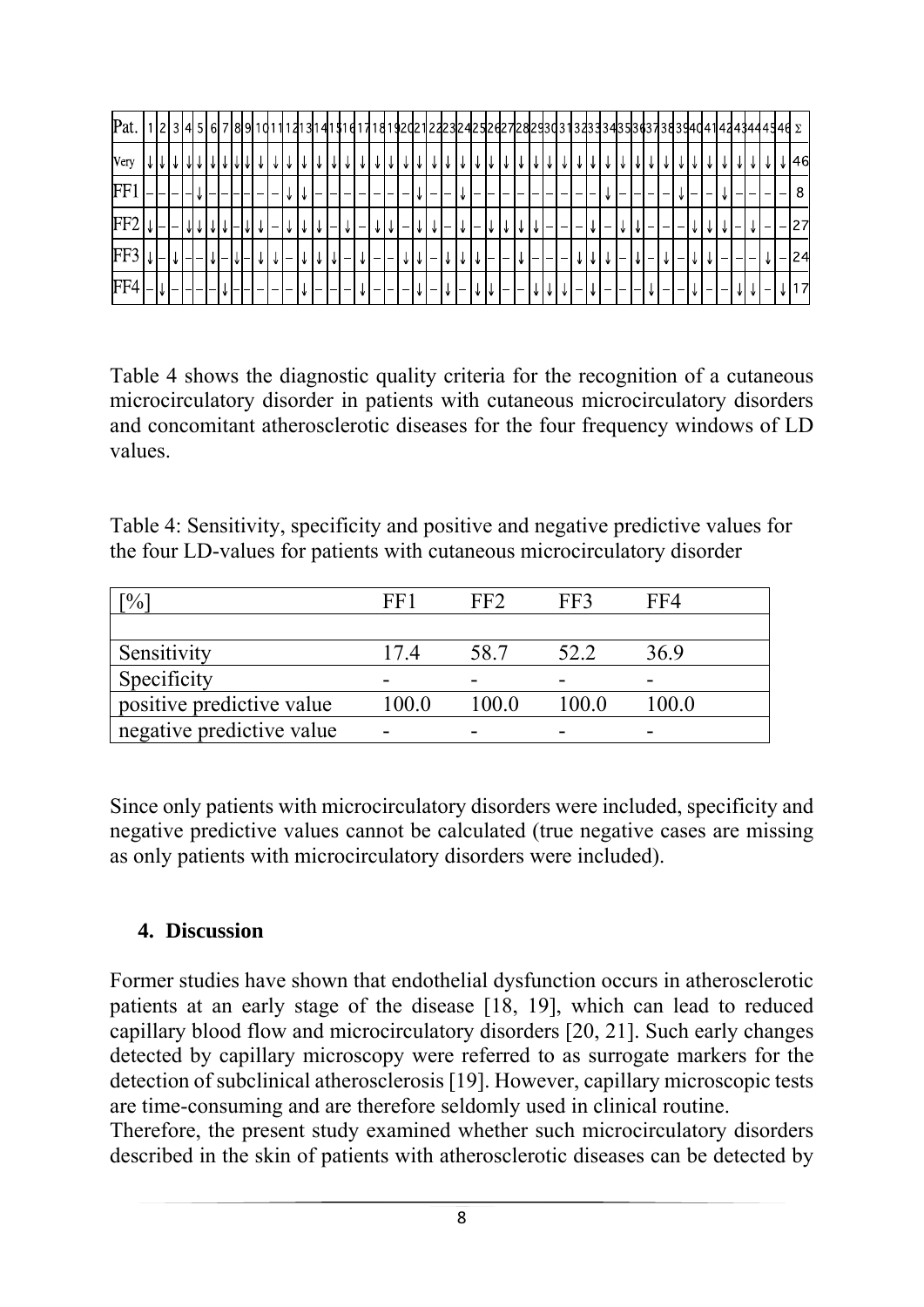means of laser Doppler flux measurements, which can be carried out much faster and are clinically widespread. For this purpose, the patients - who already had a cutaneous microcirculatory disorder under rest conditions - were identified by capillary microscopic examination [14, 22].

The laser Doppler measurement system (DOP2) used in the study allows a differentiation of up to four speed ranges [12, 13] by numerical real-time frequency analysis of the signal in four adjustable frequency windows. The measurements were performed directly in nail fold capillaries in which the capillary erythrocyte velocities were measured and averaged in several capillaries under rest conditions for three minutes.

# Conclusion

The LDF-DOP method allows the reliable diagnosis of cutaneous microcirculatory disorders in patients with atherosclerotic disease and microcirculatory disorder.

# **References**

- [1] Sarnik S, Hofirek I, Sochor O. Laser Doppler Fluxmetry. Biomed Pap Med Fac Univ Palacky Olomouc Czech Repub. 2007;151(1):143–146.
- [2] Choi C M, Bennett RG. Laser Dopplers to determine cutaneous blood flow. Dermatologic Surgery*.* 2003;29(3):272–280.
- [3] Lenasi H, Potočnik N, Petrishchev N, Papp M, Egorkina A, Girina M, Skedina M, Kovaleva A. The measurement of cutaneous blood flow in healthy volunteers subjected to physical exercise with ultrasound Doppler imaging and laser Doppler flowmetry. Clin Hemorheol Microcirc. 2017;65(4):373-381.
- [4] Mandlik V, Kehrer A, Jiga L, Hoinoiu B, Ionac M, Jung F, Staudenmaier R, Prantl L. Prefabrication and free transfer of a tissue engineered composite flap - An experimental model in the rat. Clin Hemorheol Microcirc. 2016;64(3):319-331.
- [5] Nemeth N, Peto K, Deak A, Sogor V, Varga G, Tanczos B, Balog K, Csiszko A, Godo Z, Szentkereszty Z. Hemorheological factors can be informative in comparing treatment possibilities of abdominal compartment syndrome. Clin Hemorheol Microcirc. 2016;64(4):765-775.
- [6] Stern M. In vivo evaluation of microcirculation by coherent light scattering. Nature. 1975;254:56.
- [7] Nilsson GE, Otto U, Wahlberg JE. Assessment of skin irritancy in man by laser Doppler flowmetry. Contact Dermatitis. 1982;8(6):401–406.
- [8] Hellem S, Jacobsson LS, Nilsson GE, Lewis DH. Measurement of microvascular blood flow in cancellous bone using laser Doppler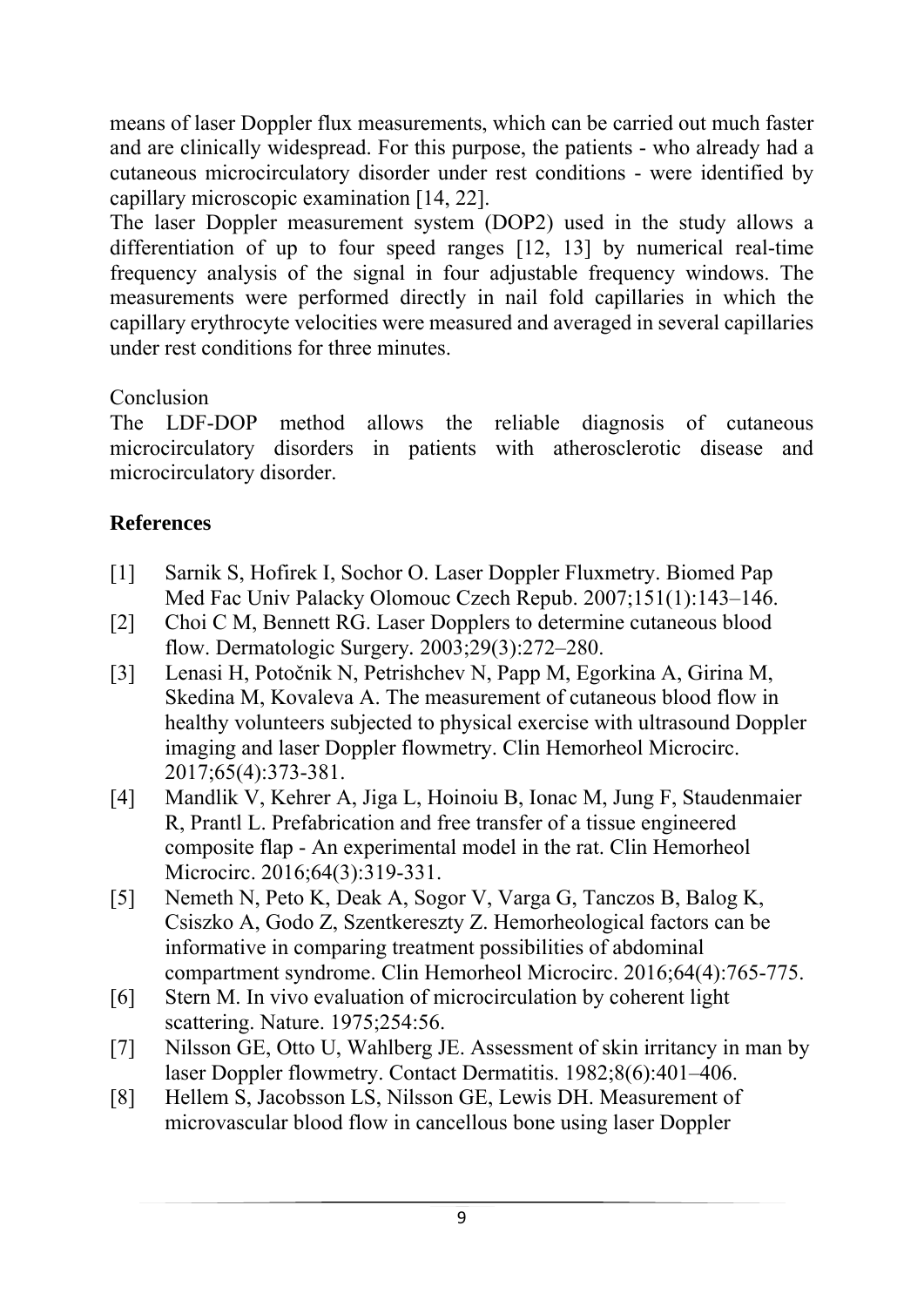flowmetry and 133Xe-clearance. International Journal of Oral Surgery. 1983;12(3):165–177.

- [9] Büttner J. Diagnostic validity as a theoretical concept and as a measurable quantity. Clin Chim Acta. 1997;260(2):131-43.
- [10] B. Berg, H. Solberg, J. Nilsson and N. Tryding, Practical experience in the selection and preparation of reference individuals: Empirical testing of the provisional Scandinavian recommendations, in: Reference values in laboratory medicine, H. Solberg, R. Grasbeck, T. Alstrom, ed., John Wiley & Sons, Chichester (UK) (1981), 55–64.
- [11] Galen RS, Gambino SR. Beyond normality: The predictive value and efficiency of medical diagnosis. John Wiley and Sons, New York-London-Sydney-Toronto, 1975.
- [12] Dörschel K, Müller G. PC-Integrated Laser Doppler blood flow measurement in skin. Flow Meas Instrum. 1996;7:257-264.
- [13] Mrowietz C, Jung F, Dörschel K, Kiesewetter H, Müller G. Meßbereich und Sensitivität verschiedener Laser-Doppler-Systeme: in vitro Evaluierung. Minimal Invasive Medizin 1995;6:65 - 71.
- [14] Jung F, Wappler M, Nüttgens HP, Kiesewetter H, Wolf S, Müller G. Zur Methodik der Videokapillarmikroskopie: Bestimmung geometrischer und dynamischer Meßparameter; Biomed Technik. 1987;32:204-213.
- [15] Klyscz T, Jünger M, Jung F, Zeintl H. Cap image a new kind of computer-assisted video image analysis system for dynamic capillary microscopy, Biomed Technik. 1997;42**:**168–175.
- [16] Jung F, Toonen H, Mrowietz C, Wolf S, Kiesewetter H, Wenzel E, Gersonde K, Müller G. Fehleranalyse, biologische Einflußfaktoren und Varianz der periugualen Videokapillarmikroskopie; Biomed Technik. 1990;35:9.
- [17] Jung F. From hemorheology to microcirculation and regenerative medicine: Fåhraeus Lecture 2009. Clin Hemorheol Microcirc 2010;45(2- 4):79-99.
- [18] Husain S, Andrews NP, Mulcahy D, Panza JA, Quyyumi AA. Aspirin improves endothelial dysfunction in atherosclerosis. Circulation. 1998;97(8):716-20.
- [19] Tibirica E, Souza EG, De Lorenzo A, Oliveira GM.Reduced systemic microvascular density and reactivity in individuals with early onset coronary artery disease. Microvasc Res. 2015;97:105-8.
- [20] Akkoca M, Usanmaz SE, Koksoy C, Bengisun U, Demirel-Yilmaz E. Plasma nitric oxide level is correlated with microvascular functions in the peripheral arterial disease. Clin Hemorheol Microcirc. 2017;65(2):151- 162.